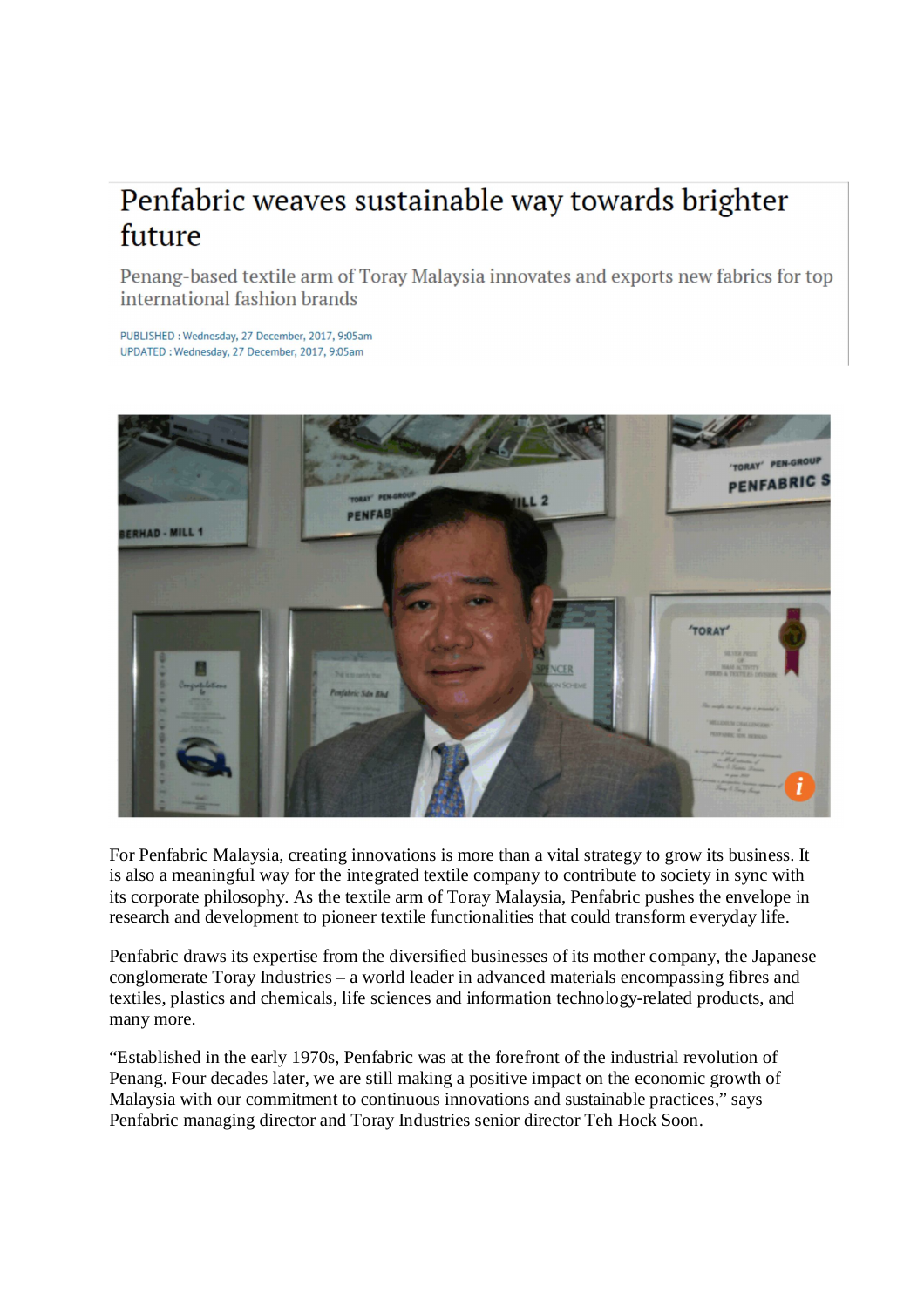Today, Penfabric operates four mills in Penang with ample capacity for spinning, weaving, dyeing, printing and finishing processes. Its diverse range of products includes heavyweight, lightweight, yarn-dyed, printed and grey fabrics. The company's export reach spans the United States, Europe, Japan, China, and the rest of the Asian region.

Penfabric was the first company in the world to successfully manufacture pre-cured wrinkle-free polyester/cotton blended fabrics for dress shirts. Over the years, it has forged close collaborations with renowned fashion brands worldwide, notably with PVH, the owner of brands such as Calvin Klein, Tommy Hilfiger, and others. Uniqlo and Marks & Spencer are also the company's well-known customers.

We are making a positive impact on the economic growth of Malaysia with our commitment to continuous innovations and sustainable practices Teh Hock Soon, managing director, Penfabric, and senior director, Toray Industries

Partnering with Invista – one of the world's largest integrated polymer and fibre producers, Penfabric developed the CORDURA NYCO fabric by blending 75 per cent cotton with 25 per cent of the high-strength Invista T420 nylon 6,6 fibre. Targeted at the global workwear market and especially workers facing harsh working conditions, the CORDURA NYCO fabric features exceptional abrasion resistance and excellent durability, yet has the comfort of cotton-rich fabric. It was a breakthrough that cemented Penfabric's position as a market leader in heavyweight workwear fabric.

True to its pioneering spirit, Penfabric was the world's first integrated textile company accredited with the Sustainable Textile Production certification by OEKO-TEX for eco-friendly practices in 2015. The company has also earned the OEKO-TEX Standard 100 since 1996, ensuring that its products are tested for potentially harmful substances. Together, these two internationally recognised certifications enable Penfabric to display the Made in Green by OEKO-TEX label – reflecting its commitment to product safety and sustainable textile production. Penfabric even produces green fabric from polyethylene terephthalate (PET) resins from recycled flakes of discarded

## PET bottles.

Penfabric also provides its clients added value with the one-of-its-kind Penfabric Aquarium. This is an innovation, creativity and fashion hub where Penfabric and its collaborators work to translate ideas into reality. Boasting a fully computerised sample inventory, this state-of-the-art system gives instantaneous access to sample images, fabric specifications, designs and stock availability at the touch of a screen. Obliterating the need to rummage manually through files and warehouses has led to speed and agility in responding to the ever-changing fashion trends.

Kaizen, or "change for the better" in Japanese, is the DNA of Penfabric. Many new products are in the pipeline, such as waterproof laminated fabrics for apparel and non-apparel uses. Penfabric will continue on its trailblazing path, driven by creative innovations and prolific partnerships to discover the infinite possibilities of tomorrow's textiles today.